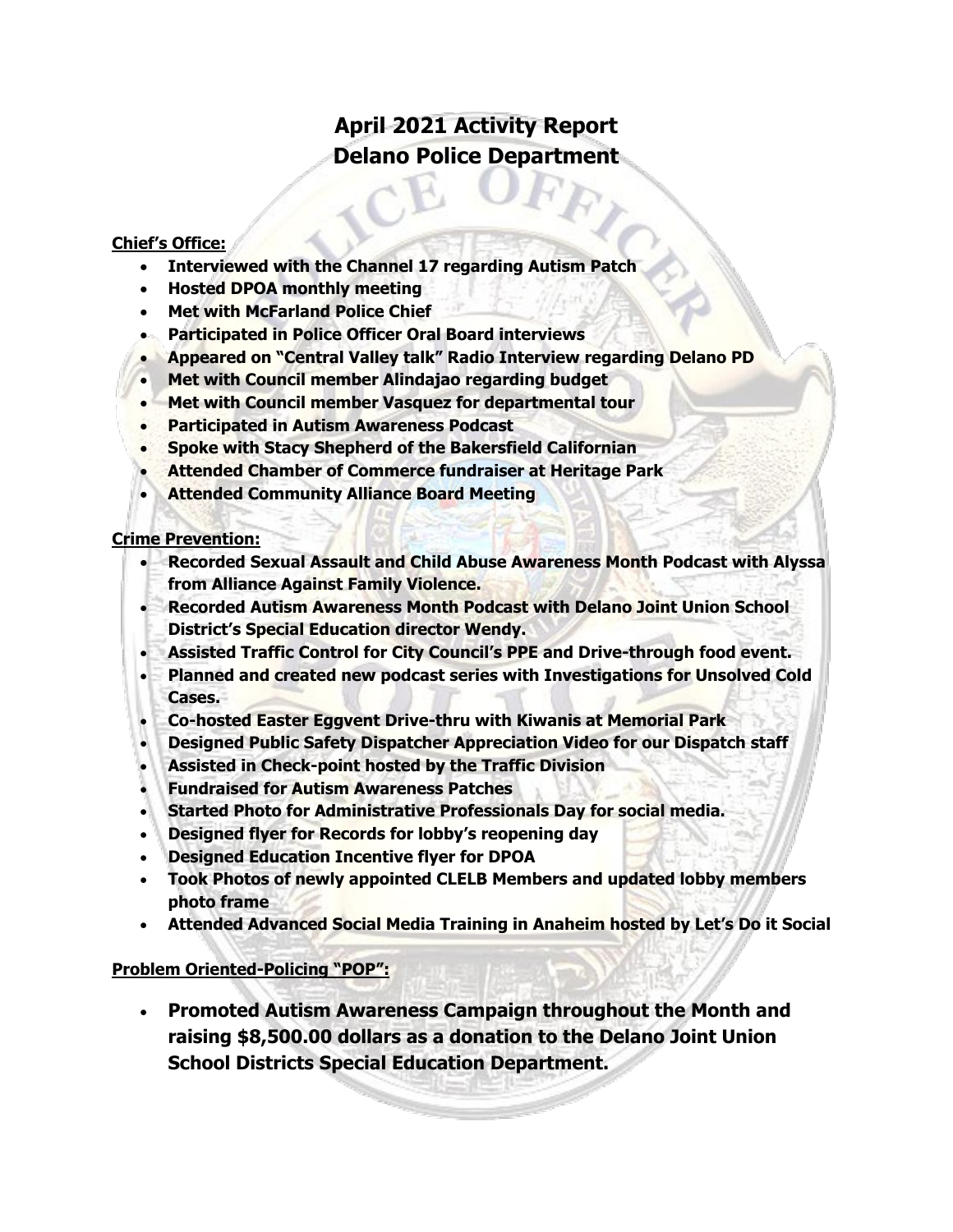- **Assisted with the Autism Awareness Month Podcast with Delano Joint Union School District's Special Education director Wendy.**
- **Assisted Detectives with identifying subjects for the Arson cases.**
- **Had a meeting with Responsible Party for a residence in the 1000 block of Kensington Street regarding Delano Municipal Code Violations and Trespassing issues. Also met with Code Enforcement and City Representatives regarding this residence. Outcome: residence was boarded, and trash was cleaned up.**
- **Contacted Property Owner for residence in the 100 block of West 15th Avenue regarding trespassing issues and eviction process.**
- **Meeting with the North Kern Cemetery District Board Members regarding new rules and regulations implemented (New hours, security, signs, and locking of gates).**
- **Addressed parking issues for a business located in the 700 block of 12th Avenue. Also assisted surrounding businesses by implemented deterrents for the parking issues caused by patrons of 700 12th Avenue.**
- **Addressed Delano Municipal Code issues for a business located in the 500 block of High Street. Was assisted by Code Enforcement and the Traffic Officer to make Business Owner aware of violations.**
- **Was contacted by the Responsible Party for the Delano Library in regards to assistance with signage for "No Loitering" and "No Soliciting".**
- **Addressed issues regarding trespassing for a business in the 1100 block of Main Street and oversaw the clean-up of the area.**
- **Addressed a public nuisance for a business in the 700 block of Browning Road in regards to Excessive 911 "Calls for Service" generated. Issue was resolved.**
- **Addressed a public nuisance for a residence located in the 2400 block of Campania Drive for Excessive 911 "Calls for Service" generated.**
- **Assisted Responsible Party for a business located in the 1100 block of Glenwood Avenue for trespassing.**
- **Assisted Responsible Party for a residence located in the 1300 block of 12th Avenue for Delano Municipal Code Violations.**
- **Pulled (3) three cases for trespassing and clean-ups- (2) two subjects cited.**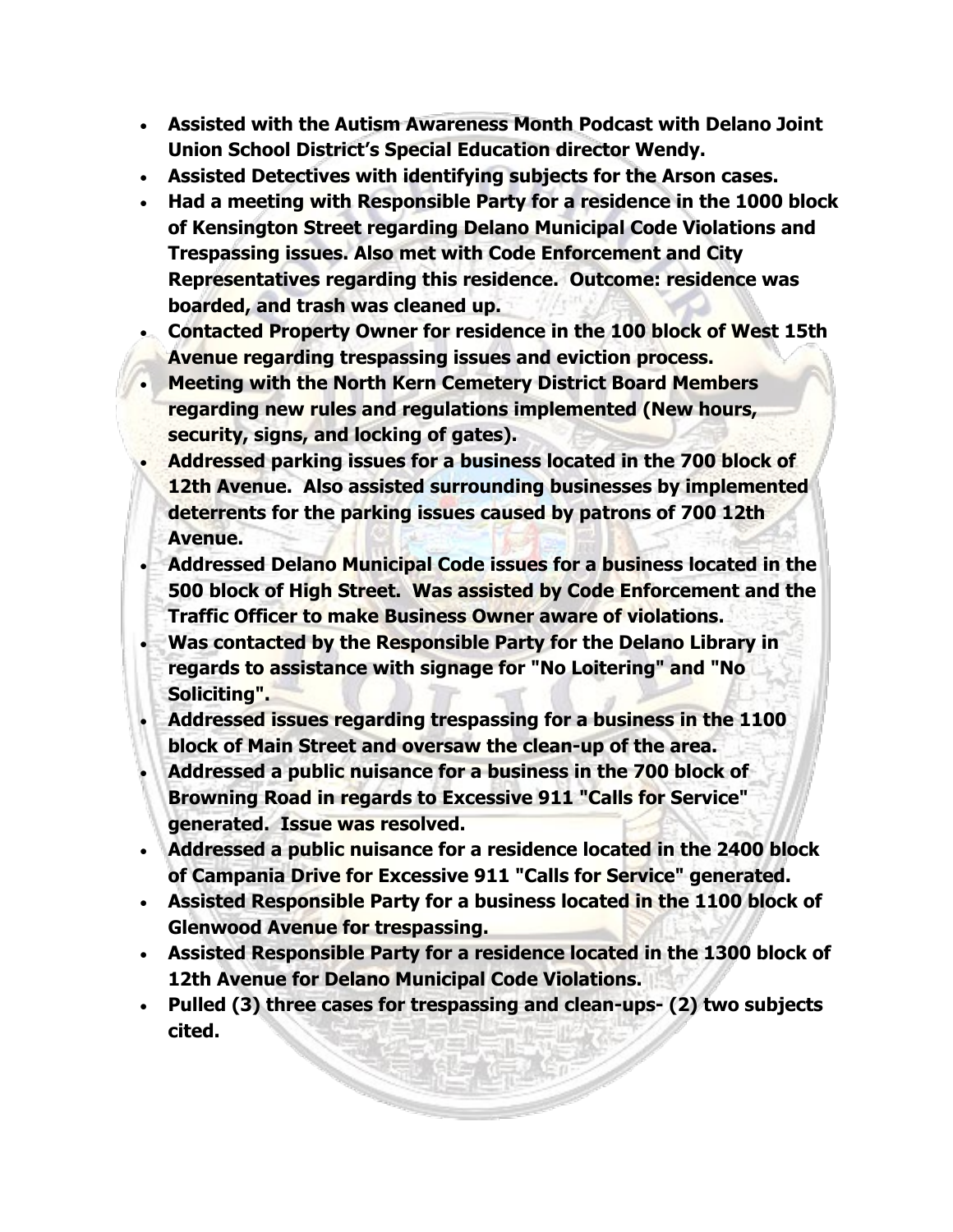### **Part 1 Crimes:**

|                 | 2010 | 2011 | 2012        | 2013 | 2014 | 2015 | 2016 | 2017 | 2018 | 2019 | 2020 | 2021 |
|-----------------|------|------|-------------|------|------|------|------|------|------|------|------|------|
| Homicides       | 0    | ,    | $\mathbf 0$ | 7.   | 11   | 6    |      | 6.   | 10   | 8    |      | 2    |
| Rapes           | 8    |      | 7           | 4    | 13   | 10   | 12   | 10   | 12   | 9    | 18   | 5    |
| Robbery         | 56   | 49   | 53          | 82   | 58   | 53   | 27   | 34   | 45   | 32   | 36   | 8    |
| Assault         | 370  | 325  | 388         | 397  | 383  | 352  | 366  | 396  | 432  | 431  | 333  | 121  |
| <b>Burglary</b> | 791  | 797  | 552         | 720  | 368  | 272  | 308  | 222  | 291  | 205  | 157  | 58   |
| Larceny         | 464  | 531  | 575         | 808  | 697  | 767  | 794  | 660  | 613  | 589  | 446  | 188  |
| Auto Theft      | 443  | 363  | 346         | 447  | 435  | 364  | 471  | 450  | 386  | 314  | 248  | 131  |

# **Response Times (April 2021)**

| Priority                                                   | <b>Create to</b><br><b>Dispatch</b> | Dispatch to<br><b>Arrival</b> | <b>Total Time</b> |  |
|------------------------------------------------------------|-------------------------------------|-------------------------------|-------------------|--|
| 1. Life/Death                                              | 1:40                                | 2:55                          | 4:35              |  |
| 2. Property Crime in Progress                              | 9:37                                | 6:23                          | 16:01             |  |
| 3. Cold Call/No immediate<br>threat to person or property. | 13:47                               | 6:32                          | 20:19:00          |  |

#### **Traffic Unit:**

大学者

**Refer to the following data regarding traffic related incidents for the month of April: Accident Summary by Severity**:

| <b>Fatal Traffic</b> | <b>Injury Traffic</b> | Non-Injury Traffic Traffic Collisions |                        | <b>Hazardous</b>        | <b>Other Citations</b> |
|----------------------|-----------------------|---------------------------------------|------------------------|-------------------------|------------------------|
| <b>Collisions</b>    | <b>Collisions</b>     | <b>Collisions</b>                     | <b>DUI Involvement</b> | <b>Citations Issued</b> | <b>Issued</b>          |
|                      | 14                    | 14                                    |                        | 37                      | 82                     |

#### **Area of Focus:**

Collision:

| <b>Common Locations:</b>   | <b>Primary Collision Factors:</b>      |
|----------------------------|----------------------------------------|
| <b>No Common Locations</b> | (7) VC 22107 - Unsafe Turning Movement |
|                            | (5) VC 22106 - Unsafe Starting/Backing |
|                            | $(4)$ VC 22350 - Unsafe Speed          |
|                            |                                        |